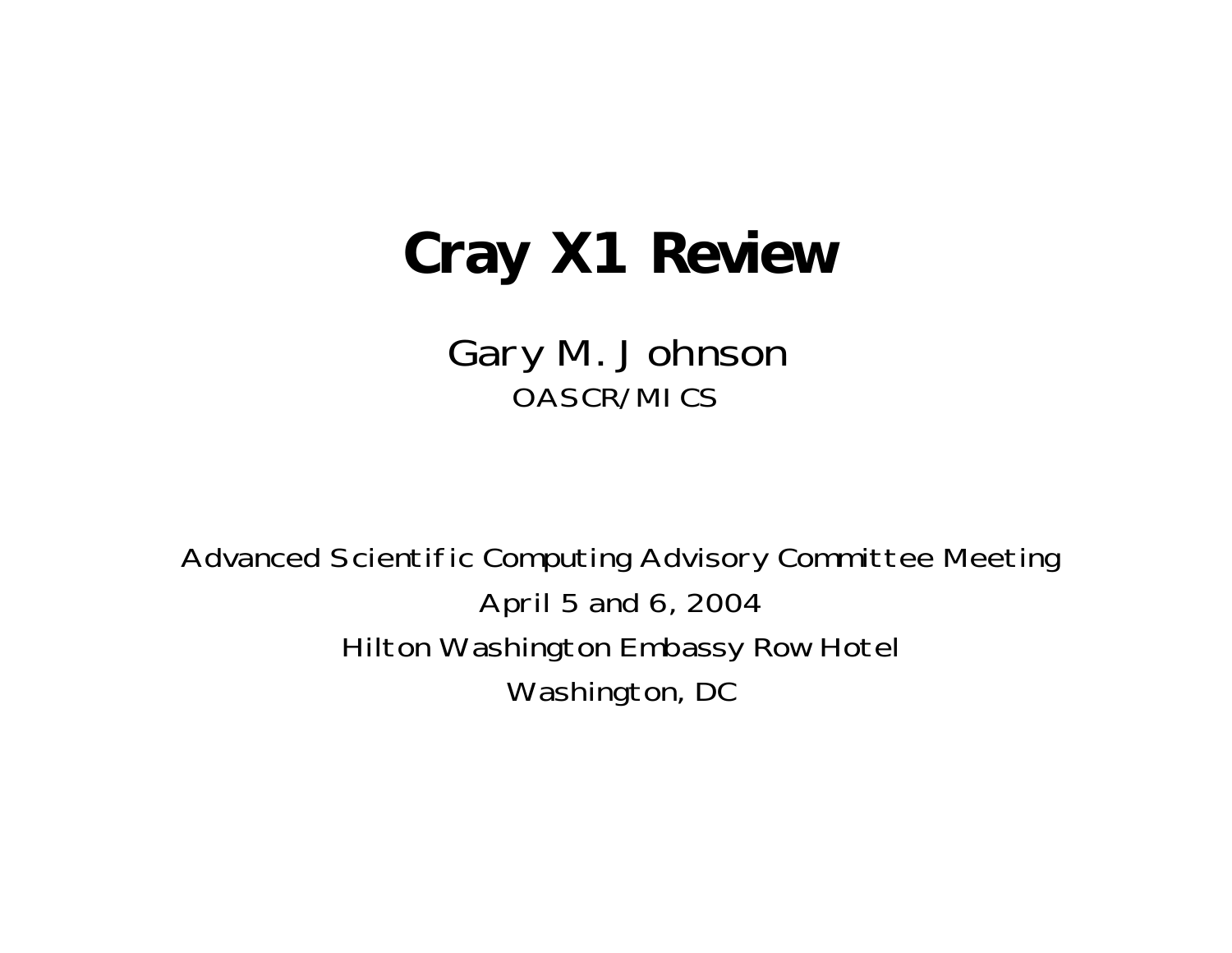# Charge

- 1. Review and analyze what is currently known about the performance of the Cray X1 on capability-limited science applications. Draw on all available information from all Cray X1 installations.
- 2. Based on this analysis, inform ASCR on the relative suitability of the Cray X1 to the science problem set of the Office of Science:
	- •For which applications is it well-suited?
	- •For which applications is it ill-suited?
- 3. Inform ASCR on the expected performance of larger X1 installations and their potential impact on capabilitylimited science applications.
- 4. Review the evaluation process currently being used by the CCS and recommend improvements, if necessary.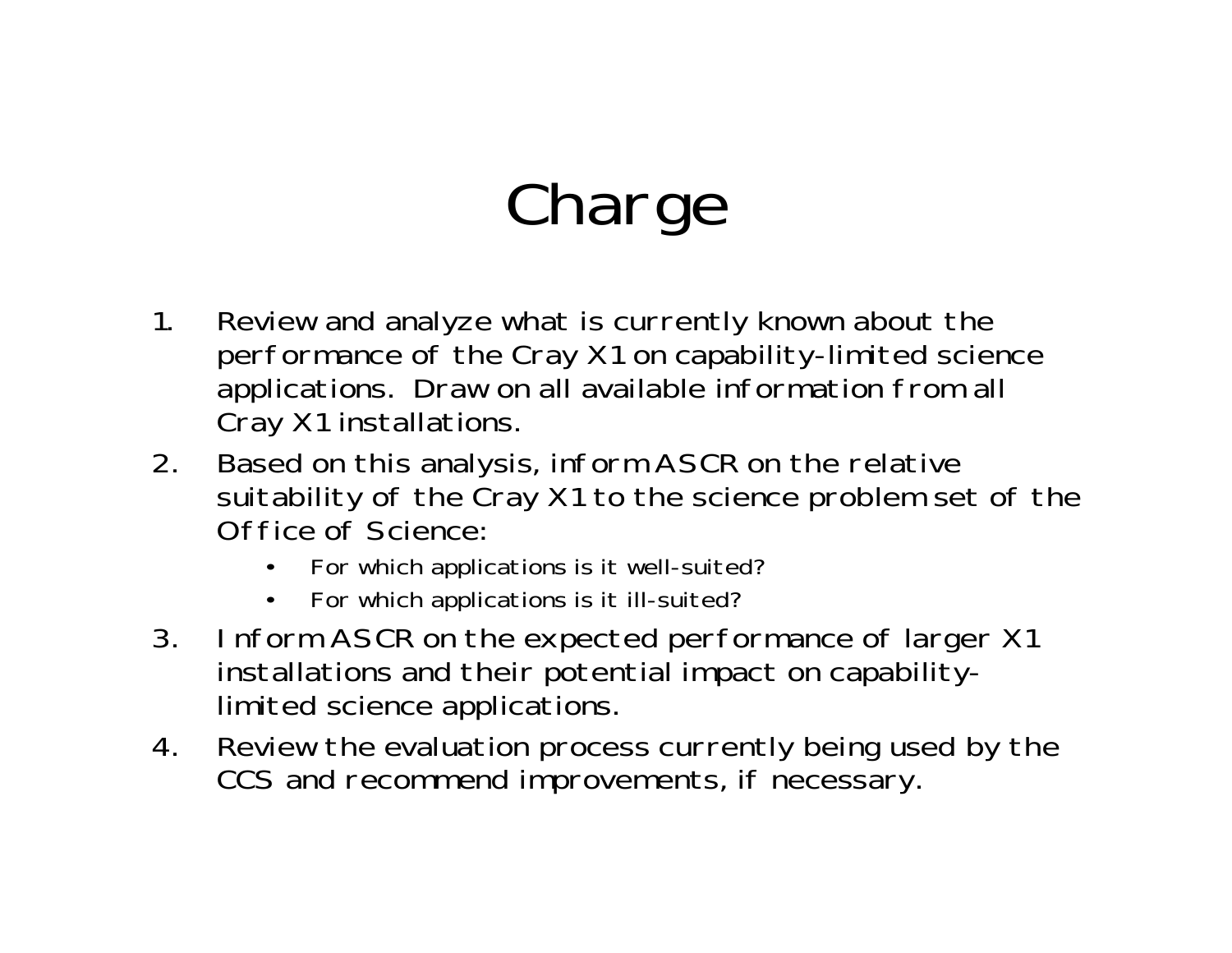## Review Committee

Richard Matzner **University of Texas** 

F. Ronald Bailey, Chair **AMTI/NASA Ames Research Center** Michael Colvin University of California, Merced James J. Hack National Center for Atmospheric Research James C. T. Pool Center for Advanced Computing, Caltech Daniel V. Pryor **IDA/Center for Computing Sciences**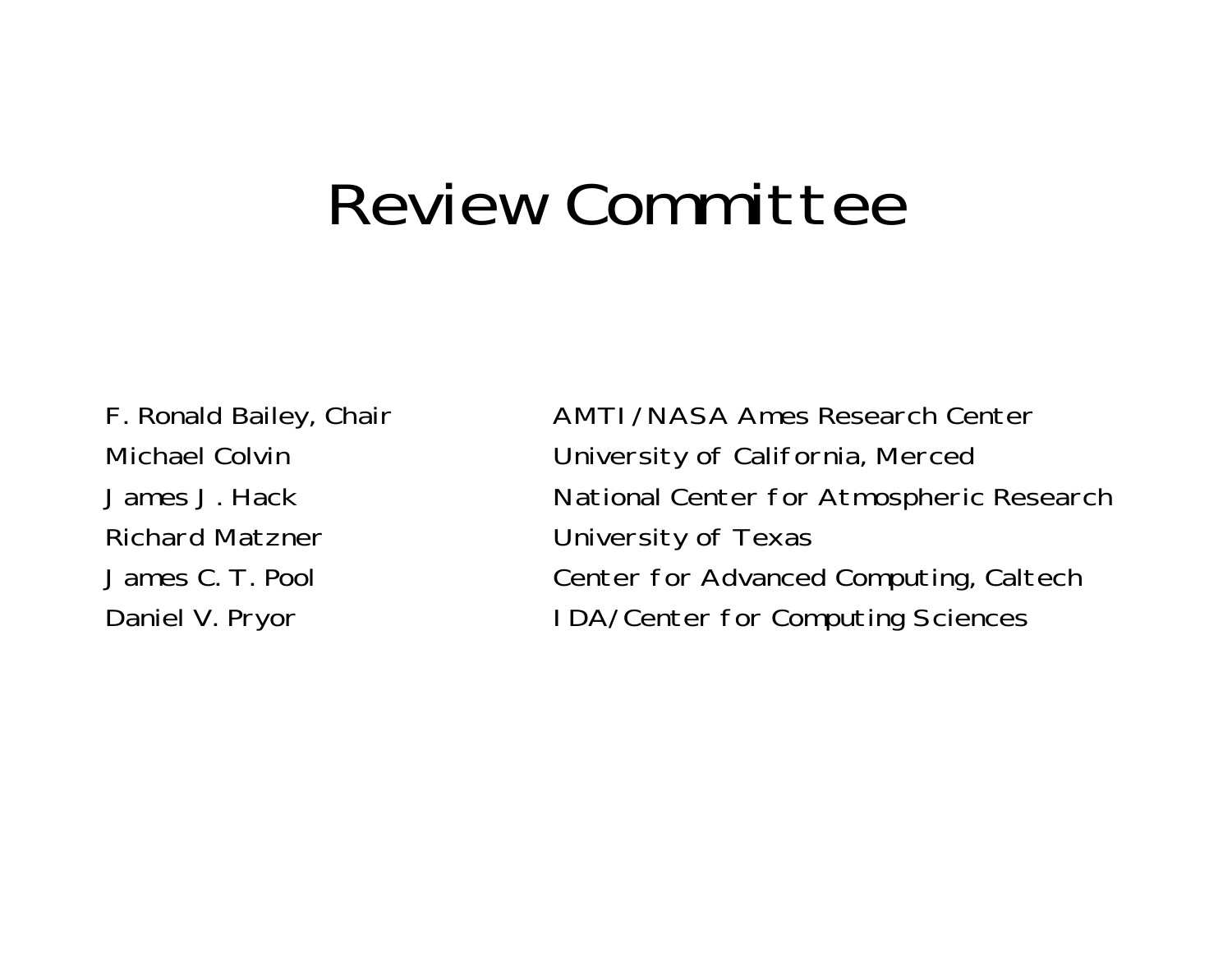**Cray X1 Review**

Building 5700, Room F234, ORNL

#### **Agenda**

**Tuesday, 10 February 2004**

| $7:30$ a.m.  | Coffee, Pastries                                 |                                  |
|--------------|--------------------------------------------------|----------------------------------|
| 8:00 a.m.    | Welcome & Charge to Reviewers                    | Gary Johnson                     |
| 8:15 a.m.    | Interagency Scene & Ultrascale Computing         | Ed Oliver/Fred Johnson           |
| 8:45 a.m.    | Cray X1 System Overview                          | <b>Steve Scott</b>               |
| $9:15$ a.m.  | Overview of X1 Software                          | Don Mason / John Levesque        |
| $10:15$ a.m. | <b>Break</b>                                     |                                  |
| $10:30$ a.m. | Overview and Status of Cray X1 Evaluation at CCS | Thomas Zacharia / Pat Worley     |
| $12:00$ noon | Working Lunch with Applications Presentations    |                                  |
|              | Astrophysics                                     | Tony Mezzacappa                  |
|              | Climate                                          | John Drake                       |
|              | Fusion                                           | Don Batchelor                    |
|              | Materials                                        | Thomas Schulthess (Stocks/Maier) |
| 2:00 p.m.    | Applications Experience on the X1                |                                  |
|              | Arctic Region Supercomputing Center              | Virginia Bedford                 |
|              | Army High Performance Computing Research Center  | Paul Muzio                       |
|              | <b>Boeing Company</b>                            | Suresh Shukla                    |
|              | Engineering Research and Development Center      | John West                        |
| 3:00 p.m.    | <b>Break</b>                                     |                                  |
| $3:15$ p.m.  | Questions                                        | <b>Review Team</b>               |
| $4:00$ p.m.  | Open I ssues Follow-up                           | Ron Bailey                       |
| 5:00 p.m.    | Adjourn for the day & tour of CCS                |                                  |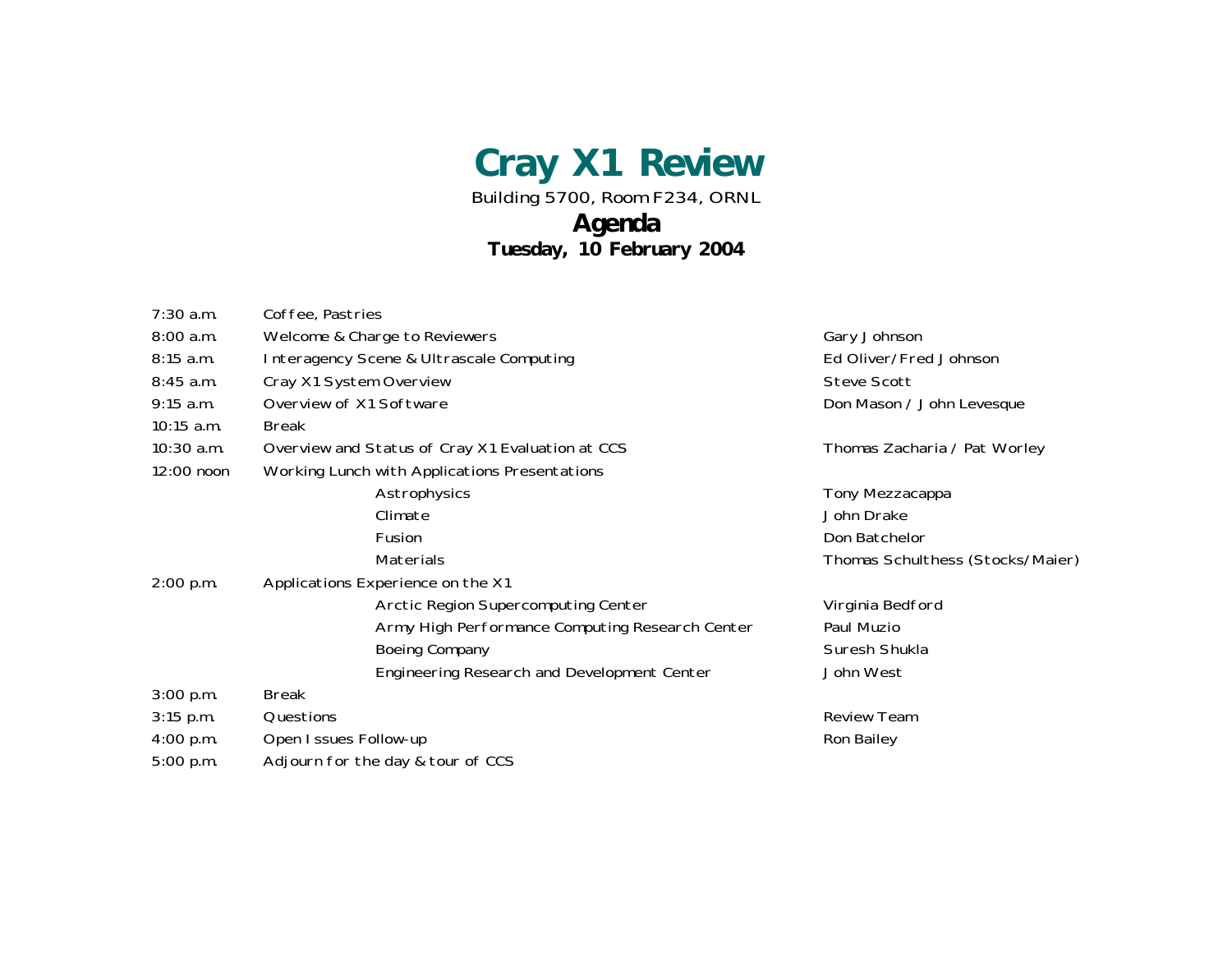

Building 5700, Room F234, ORNL

#### **Agenda**

#### **Wednesday, 11 February 2004**

7:30 a.m. Coffee, Pastries

- 8:00 a.m. Open Issues Follow-up **Ron Bailey** Ron Bailey
- 9:00 a.m. Writing Assignments **Ron Bailey** Ron Bailey
- 9:30 a.m. Write Preliminary Report **Construction Construction** Review Team
- 12:00 noon Adjourn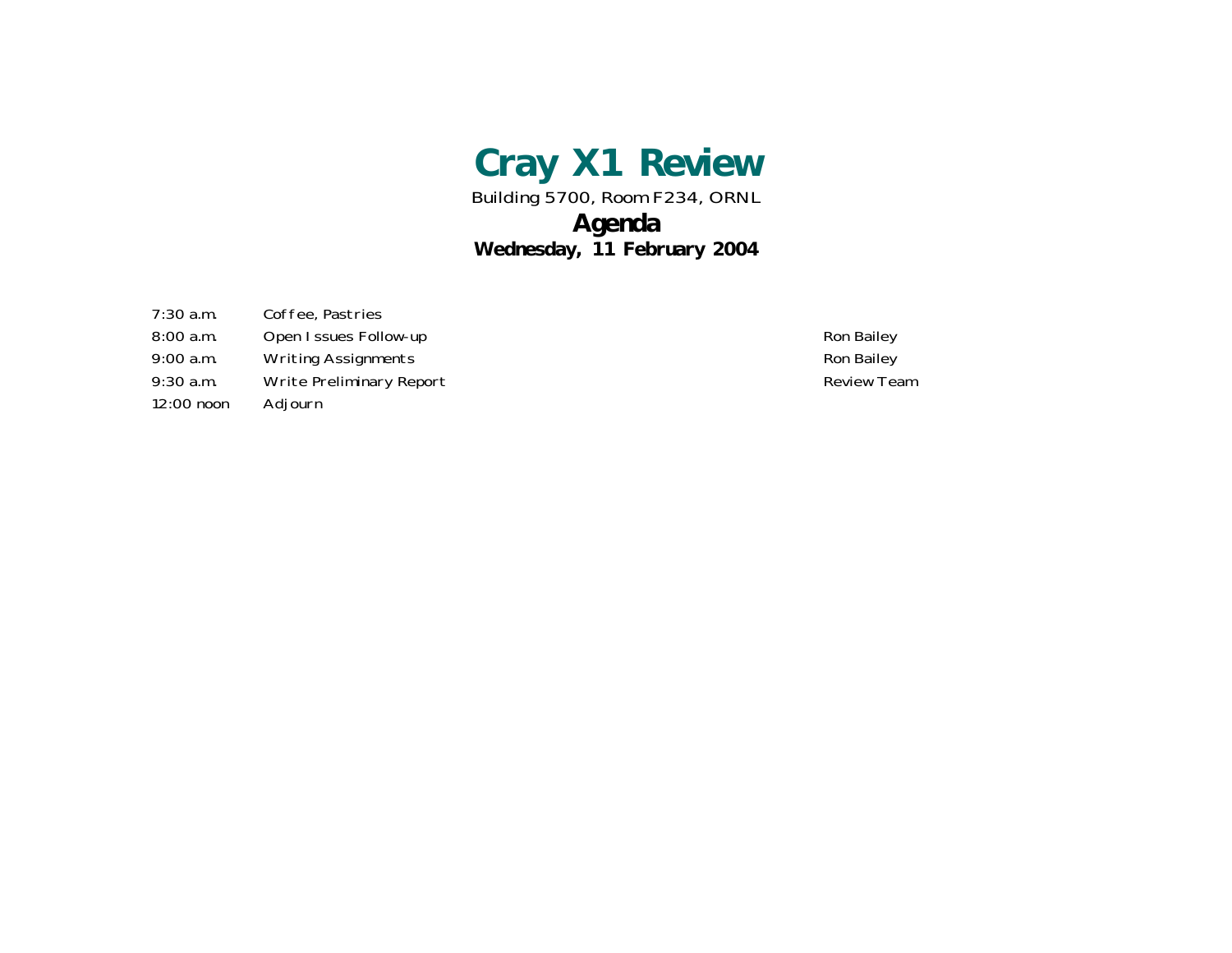1. Review and analyze what is currently known about the performance of the Cray X1 on capability-limited science applications. Draw on all available information from all Cray X1 installations.

In summary, the committee feels there are a number of important scientific problems that can clearly demonstrate the benefits of the more powerful computational capabilities of the Cray X1 processors (when compared to commodity counterparts), the advantages of the highperformance interconnect (both in terms of latency and bandwidth) and the large memory. Therefore, based on the material presented, and what the Committee knows of similar scientific applications, it is our belief that the Cray X1 should be regarded as a one of the most powerful high-performance computer systems for enabling capability-limited science.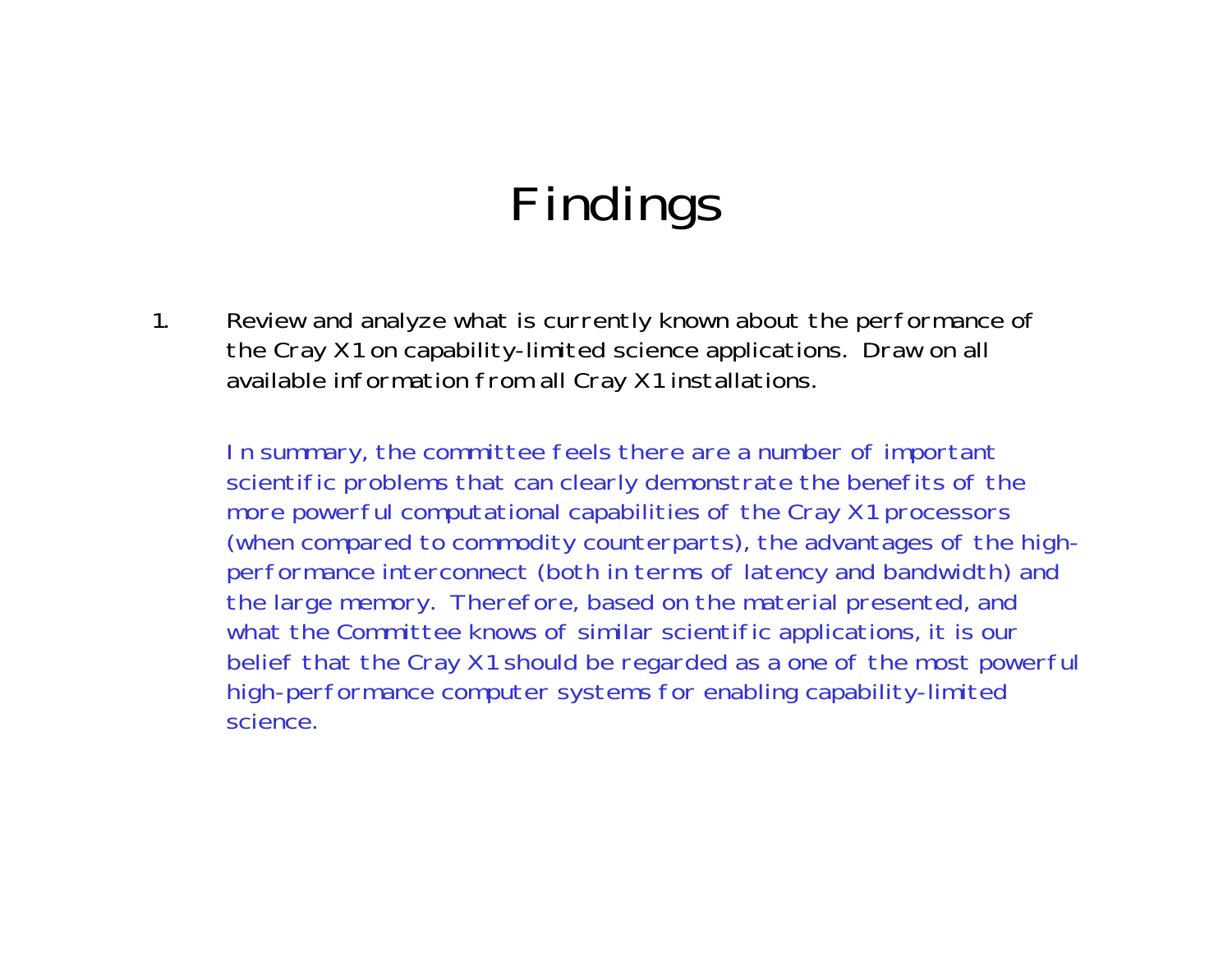- 2. Based on this analysis, inform ASCR on the relative suitability of the Cray X1 to the science problem set of the Office of Science:
	- For which applications is it well-suited?
	- For which applications is it ill-suited?

In general, the machine does very well on codes that have been written as vector codes. Most codes that solve PDEs can be cast in this way, including important codes from climate modeling, and fluid flow. In the cases presented the bigger the problem the better in terms of demonstrating the capabilities of the machine. These conclusions are consistent with reported experiences using the Japanese Earth Simulator, which has reported extraordinary performance characteristics for climate, plasma simulation, and molecular dynamics application codes.

At the other end of the scale are large, heterogeneous codes from computational chemistry, whose performance was not good on the Cray X1. This is in part because the size and complexity of these codes has limited the amount of performance tuning done to date. … the performance problems with these codes can be attributed in large part to the designs of many of these codes, which do not take advantage of the vector nature of the simulations they perform.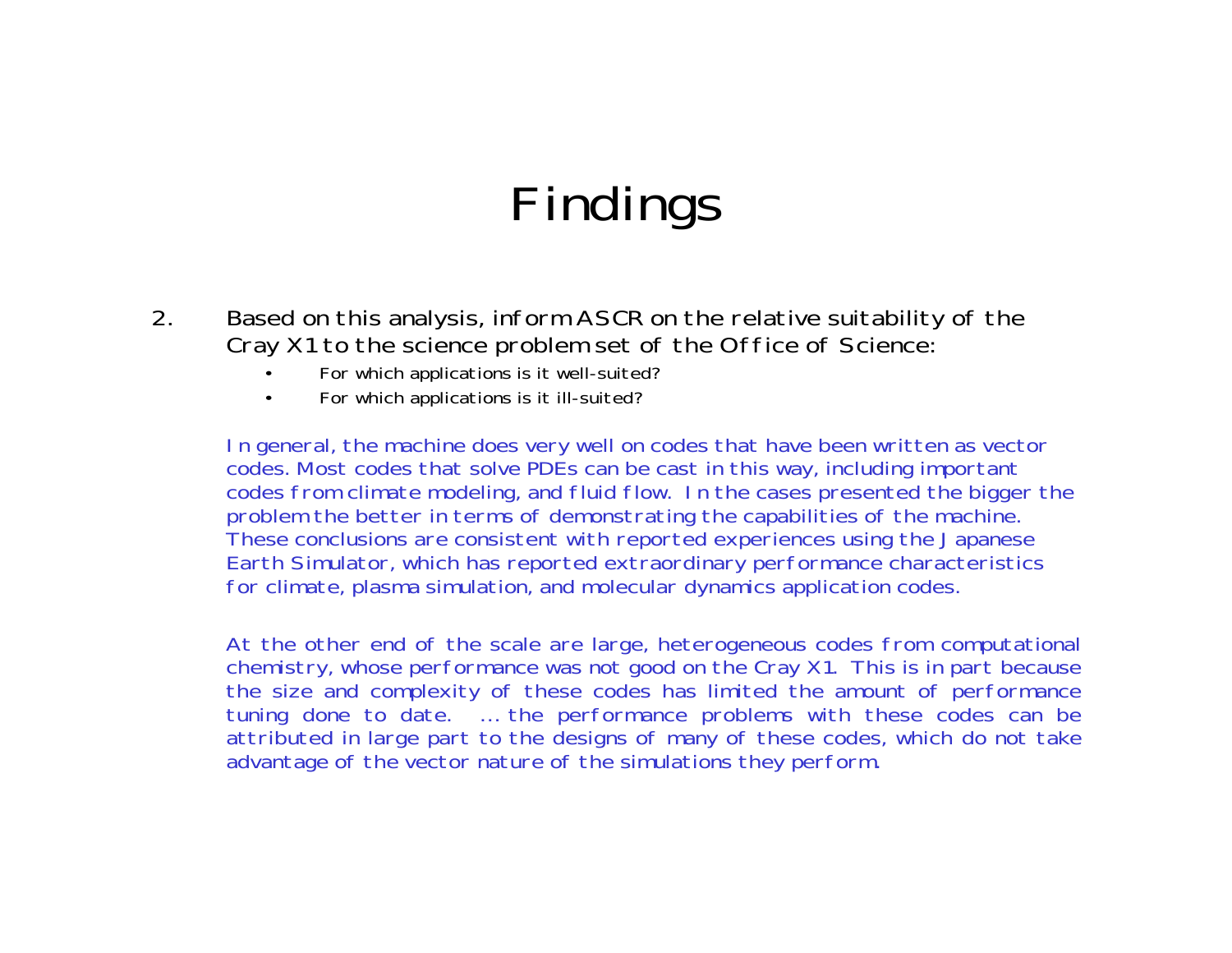3. Inform ASCR on the expected performance of larger X1 installations and their potential impact on capability-limited science applications.

The committee believes increasing the size of the current Cray X1 (or X1-e) configuration would be a highly worthwhile investment given some of the scientific presentations that suggested they could take immediate advantage of a larger system and address problems currently out of reach using other computational platforms. … expanding this facility to more fully explore the capabilities of this architecture is regarded to be of strategic national importance.